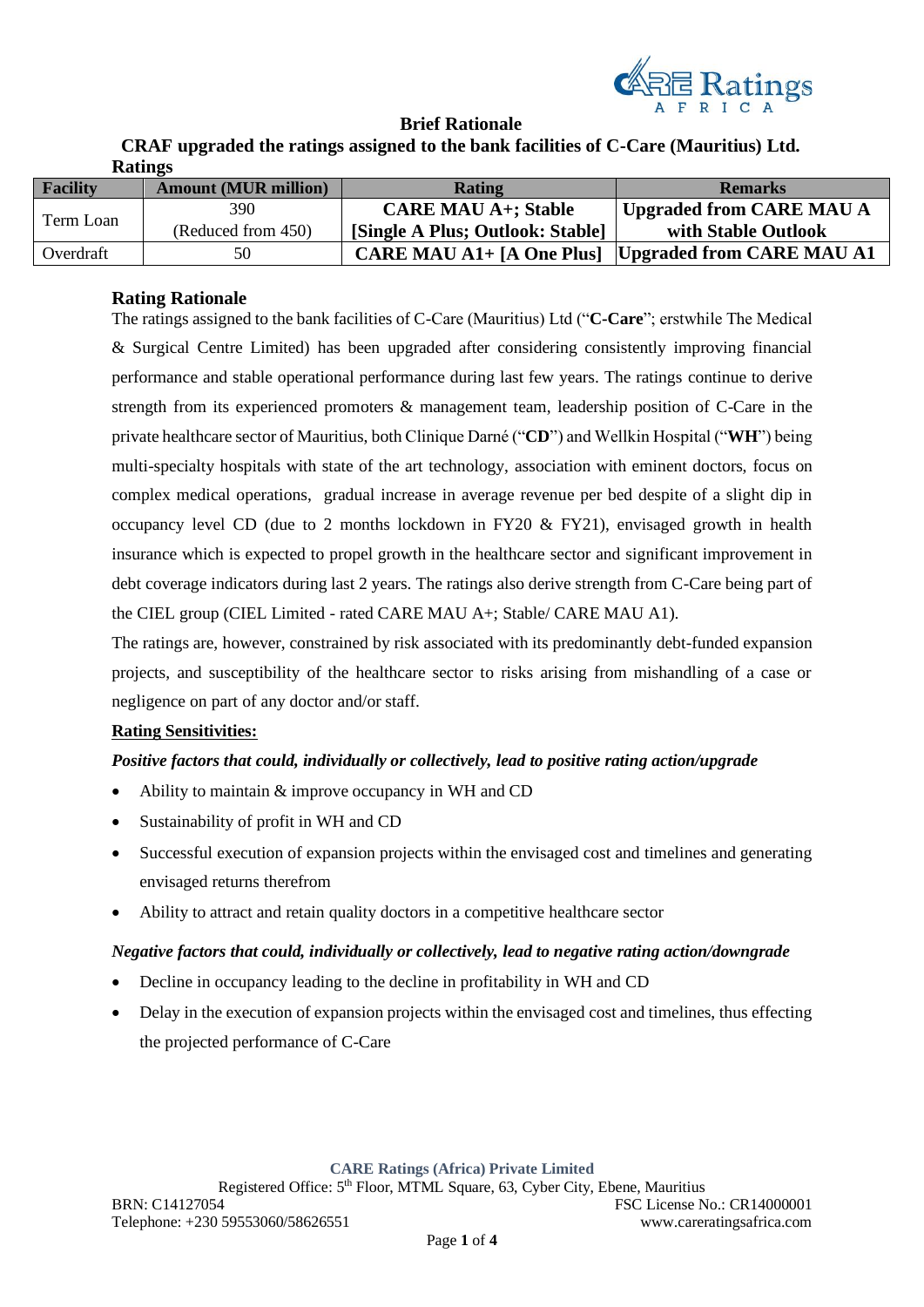

## **BACKGROUND**

C-Care (Mauritius) Ltd ("**C-Care**"; erstwhile The Medical & Surgical Centre Limited (**MSCL**)) was incorporated in July 1972 by a group of leading sugar manufacturers, to take over Clinique Darné. Clinique Darné ("**CD**"), with capacity at that time of 12 rooms, 1 operating theatre, 1 laboratory and 1 radiology service, was founded by Dr. François Darné, a highly respected surgeon in Mauritius, in 1953. It is one of the oldest private hospitals of Mauritius. In January 2017, C-Care acquired the assets of Wellkin Hospital (erstwhile loss-making Apollo Bramwell Hospital) in Moka, Mauritius.

Clinique Darné, strategically located in Floréal with day care beds, operation theatres, a Critical Care Unit and an Isolation Intensive Care Unit, comprehensive diagnostic and laboratory services, pharmacy and 24/7 emergency department and ambulance services.

Wellkin Hospital ("**Wellkin**") is a 163-bed capacity multi-specialty hospital, situated in Moka. Together the two hospitals have 277 operational beds, including operating theatres, and medical and paramedical services across over 40 specialties. Both the hospitals are equipped with state-of-the-art technology and well qualified & experienced doctors and specialists.

Mrs. Helene Echevin (Executive Chairperson) looks after the day-to-day operations of the company with the help of 3 COOs of each business units. Mrs. Helene Echevin played a key role developing the healthcare cluster of CIEL Group and is also the CEO of CIEL Healthcare Limited.

In June 2019, MSCL was rebranded as C-Care (Mauritius) Ltd ("C-Care") and in July 2019 Fortis Healthcare Limited sold its entire 28.89% stake in C-Care to CIEL Healthcare Limited (acquired additional 8.81% stake) and CIEL Limited (acquired 20.08% stake). As on June 30, 2021, CIEL Healthcare Ltd and CIEL Limited (rated CARE MAU A+; Stable /CARE MAU A1) held 67.41% and 20.08% of C-Care respectively. The balance 12.51% is held with the public.

C-Care also operates a café in each of the hospital catering for the needs of patients, staff and visitors. Clinique Darné and Wellkin Hospital are the only 2 private international standard hospitals in Mauritius offering comprehensive medical facilities.

C-Care is a professionally managed company. It is governed by 9-member Board of Directors having combined expertise in Healthcare, Financial Services, Legal, Food Sciences and Technology.

C-Care invests around MUR 100-150 million annually on equipment and maintenance of medical facilities (regular maintenance capex) for the smooth operation of the hospitals. In addition to the regular capex, C-Care plans for setting up of a Cancer center in Darne, replace its existing MRI and CT scan machines with new ones and acquire radio-therapy equipment (totalling approximately MUR 500 million) over the period FY22-FY24. All these projects are expected to be executed over next 2-3 years. Accordingly, the company has plans to borrow Mur 500 million in a phased manner by FY24, to finance these projects.

In FY21, C-Care's revenue has improved by 27% to MUR 2,516 million over MUR 1,978 million in FY20, despite of a slight dip in occupancy in both the hospitals due to following factors –

**CARE Ratings (Africa) Private Limited**

Registered Office: 5<sup>th</sup> Floor, MTML Square, 63, Cyber City, Ebene, Mauritius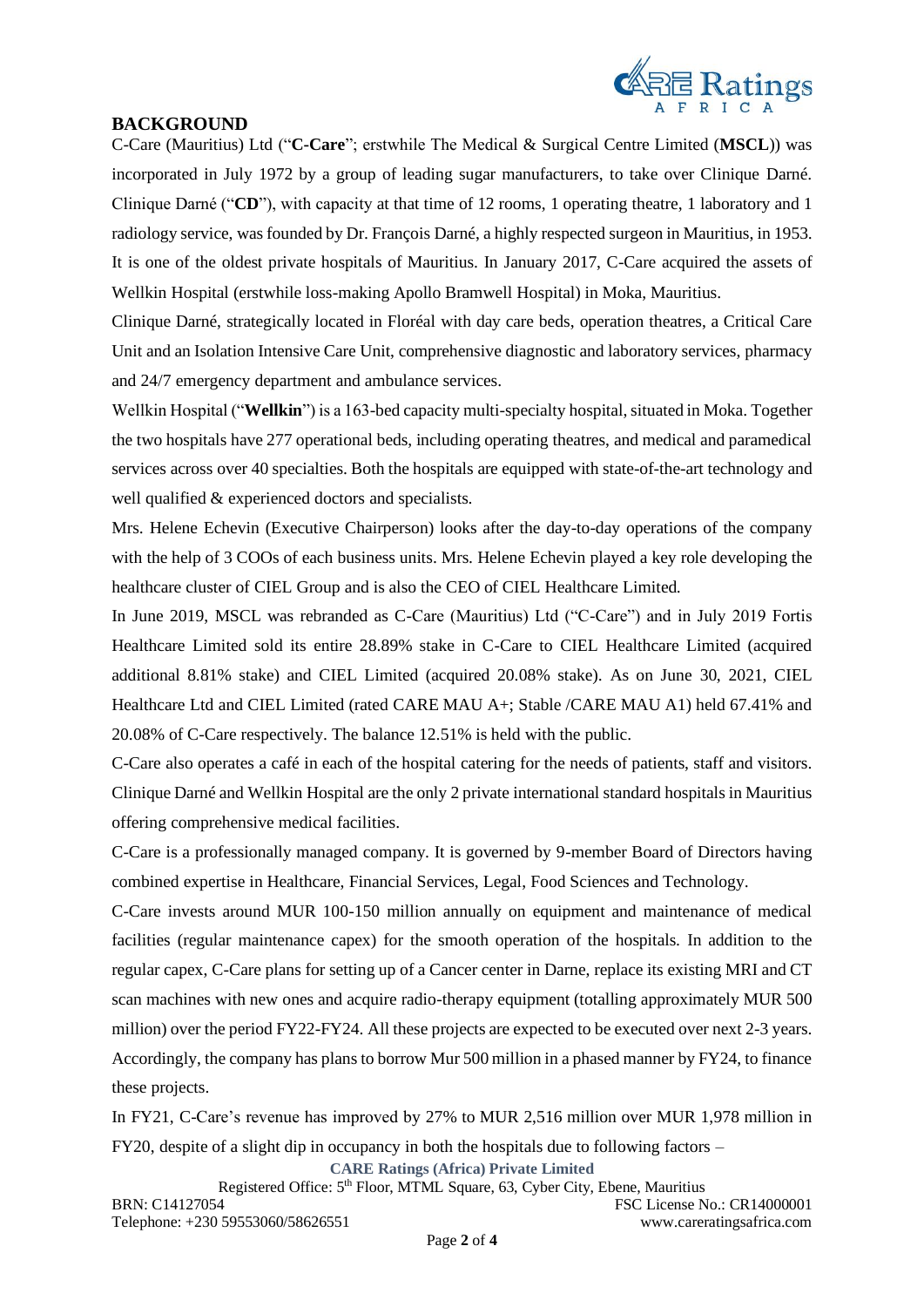

- Increased revenue from PCR tests.
- Closure of borders In FY21 & Q1FY22, more complex cases were treated locally which usually, pre COVID, were treated abroad. This has led to the increase in outpatients' revenue by 19% and inpatients revenue by 29% as compared to the revenue in FY20.
- Increased activities specially from additional rooms at Welkin and laboratory services relating to the current COVID pandemic.

Majority of C-Care's revenue (75% in FY21) is derived from inpatients of the hospitals. Higher revenue and lower operational cost have led to significant increase EBITDA to MUR 463 million in FY21 from MUR 228 million in FY20. PBT also increased to MUR 282 million in FY21. GCA was comfortable at MUR 404 million vis-à-vis debt repayment of MUR 60 million in FY21.

Overall gearing ratio has improved from 0.82x on June 30, 2020, to 0.65x on June 30, 2021, on account of loan repayment effected in FY21 no utilization of working capital borrowings. Current ratio was 0.80x as on June 30, 2021 (0.96x as on June 30, 2020). In FY21 the company paid/declared a dividend of MUR 268 million.

In Q1FY22, C-Care has achieved an EBITDA of MUR 174 million (Q1FY21: MUR 143 million) and a PAT of MUR 104 million (Q1FY21: MUR 94 million) on a turnover of Mur 657 million (Mur 595 million in Q1FY21).

#### **Disclaimer**

CARE Ratings (Africa) Private Limited ("CRAF")'s ratings are opinions on the likelihood of timely payment of the obligations under the rated instrument and are not recommendations to sanction, renew, disburse or recall the concerned bank facilities or to buy, sell or hold any security. CRAF's ratings do not convey suitability or price for the investor. CRAF's ratings do not constitute an audit on the rated entity. CRAF has based its ratings/outlooks on information obtained from sources believed by it to be accurate and reliable. CRAF does not, however, guarantee the accuracy, adequacy or completeness of any information and is not responsible for any errors or omissions or for the results obtained from the use of such information. Most entities whose bank facilities/instruments are rated by CRAF have paid a credit rating fee, based on the amount and type of bank facilities/instruments. CRAF may also have other commercial transactions with the entity.

In case of partnership/proprietary concerns, the rating /outlook assigned by CRAF is, inter-alia, based on the capital deployed by the partners/proprietor and the financial strength of the firm at present. The rating/outlook may undergo change in case of withdrawal of capital or the unsecured loans brought in by the partners/proprietor in addition to the financial performance and other relevant factors. CRAF is not responsible for any errors and states that it has no financial liability whatsoever to the users of CRAF's rating.

CRAF's ratings do not factor in any rating related trigger clauses as per the terms of the facility/instrument, which may involve acceleration of payments in case of rating downgrades. However, if any such clauses are introduced and if triggered, the ratings may see volatility and sharp downgrades.